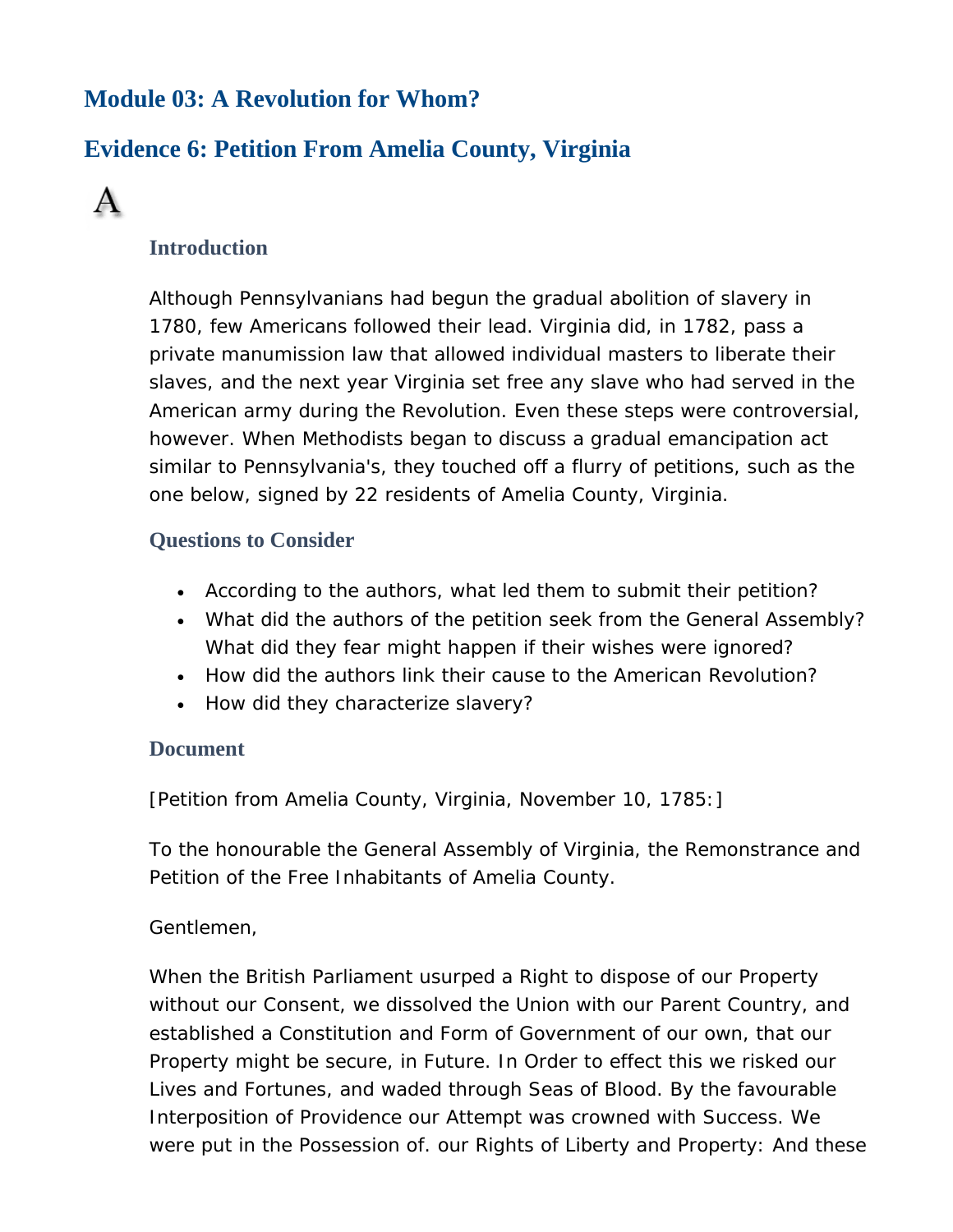Rights as well secured, as they can be by any human Constitution or Form of Government. But notwithstanding this, we understand a very subtle and daring Attempt is made to dispossess us of a very important Part of our Property. An Attempt set on Foot, we are informed, by the Enemies of our Country, Tools of the British Administration, and supported by certain Men among us of considerable Weight, To WREST FROM US OUR SLAVES, by an Act of the Legislature for a general Emancipation of them. An Attempt unsupported by Scripture or sound Policy.

It is unsupported by Scripture. For we find that under the Old Testament Dispensation, Slavery was permitted by the Deity himself. Thus, Leviticus Ch. 25. Ver. 44, 45, 46. "Both thy Bond Men and Bond Maids, which thou shalt have, shall be of the Heathen that are round about you; of them shall ye buy Bond Men and Bond Maids. Moreover, of the Children of the Strangers that do sojourn among you, of them shall ye buy, and of their Families that are with you, which they beget in your Land, and they shall be your Possession, and ye shall take them as an Inheritance, for your Children after you, to inherit them for a Possession; they shall be your Bond-men forever." This Permission to buy and inherit Bond-men and Bond-maids, we have Reason to conclude, continued through all the Revolutions of the Jewish Government, down to the Advent of our Lord. And we do not find, that either he or his Apostles abridged it. The Freedom promised to his Followers, is a Freedom from the Bondage of Sin and Satan, and from the Dominion of Mens Lusts and Passions; but as to their Outward Condition, whatever that was before they embraced the Religion of Jesus, whether Bond or Free, it remained the same afterwards. This St. Paul expressly asserts I Cor. Chap. 7. Ver. 20. where he is speaking directly to this very Point, 'Let every Man abide in the same Calling, wherein he is called'; and Ver. 24. 'Let every Man wherein he is called, therein abide with God.' Thus it is evident the said Attempt is unsupported by Scripture.

It is also exceedingly impolitic. For it involves in it, and is productive of Want, Poverty, Distress, and Ruin to the Free Citizen; Neglect, Famine and Death to the black Infant and superannuated Parent; The Horrors of all the Rapes, Murders, and Outrages, which a vast Multitude of unprincipled, unpropertied, revengeful, and remorseless Banditti are capable of perpetrating; inevitable Bankruptcy to the Revenue, and consequently Breach of public Faith, and Loss of Credit with foreign Nations; and, lastly,